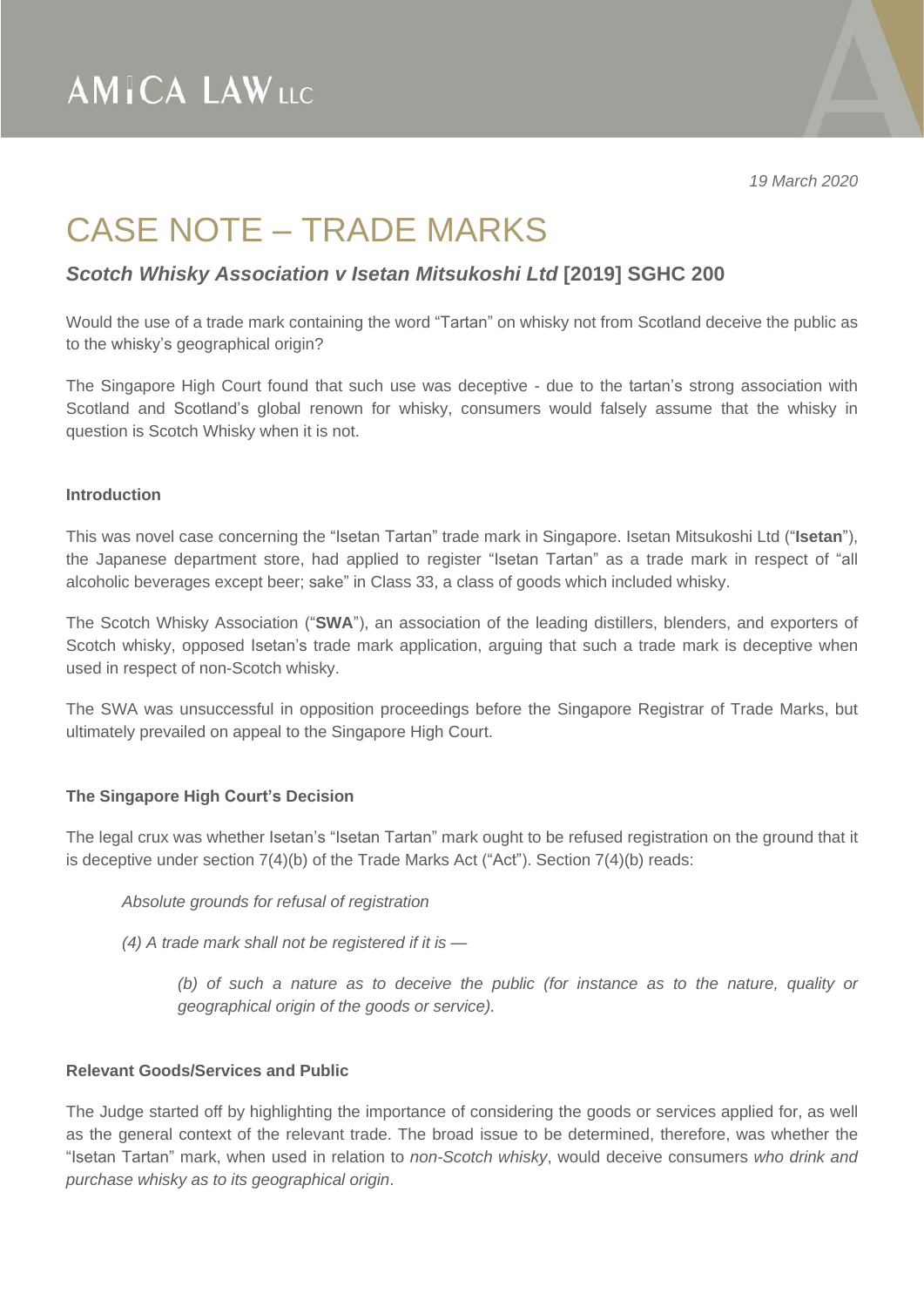## **AMICA LAWLLC**

#### **Deceptiveness**

In support of their argument that the "Isetan Tartan" mark is deceptive, the SWA's arguments included the following:

- The tartan a cross-checked repeated pattern of different coloured bands, stripes, or lines is an iconic symbol of Scotland and is used to signify a link with Scotland.
- Singapore consumers recognise the tartan as a Scottish icon.

Even though the word "Tartan" is used together with the word "Isetan" in Isetan's mark, the house mark principle applies: consumers would view "Isetan" as the house mark denoting the identity of the manufacturer and "Tartan" as the trade mark for the product in question. In other words, consumers would regard "Isetan Tartan" as referring to a Scotch whisky named "Tartan" that is produced, blended, distilled, or sold by Isetan.

The Judge, in reaching his decision that the "Isetan Tartan" mark is a deceptive and therefore unregistrable mark under section 7(4)(b) of the Act, focused on the following two factual issues arising from the SWA's arguments:

- First, whether the tartan is an iconic symbol of Scotland; the stronger the association between the tartan and Scotland, the more likely the public is to be deceived.
- Second, whether Singapore consumers recognise the tartan as a Scottish icon; the greater the familiarity the public in Singapore has with the tartan and Scotland, the greater the likelihood of deception.

On the first issue, the Judge accepted that there was ample evidence showing that the tartan is an iconic symbol of Scotland. The SWA's evidence included papers, surveys, and articles showing that the tartan has come to be regarded as peculiarly Scottish, a quasi-heraldic Scottish family or clan emblem, and one of Scotland's most recognisable icons.

Still on the first issue, the Judge was also guided by the case of *TARTAN GLORY Trade Mark* [2000] BL O/003/00. In that case, the UK Trade Marks Registry disallowed the applicant's application for "TARTAN GLORY" in Class 33 and took the view that the mark is likely to be strongly evocative of Scotland.

On the second issue, the Judge accepted the SWA's evidence showing Singapore's enduring association with Scotland, as well as contemporary familiarity with the tartan and Scotland. Such evidence included the number of visitors—more than 20,000—from Singapore to Scotland in 2016, with more than 29 million pounds Sterling being spent over more than 500,000 nights. The Judge was also presented with evidence relating to a two-night "Taste of Tartan" festival for St Andrew's Day that featured Scottish tribal bands and Singapore's own pipe band.

Overall, the Judge was of the view that the use of "Isetan Tartan" on non-Scotch whisky would be sufficiently deceptive as to the product's geographical origin. He also noted that the average whisky consumer is likely to be particularly familiar with Scotland and the tartan; in the mind of the whisky drinker, any whisky bearing the word "Tartan", even if accompanied by the word "Isetan", would call to mind Scotch whisky. The deception is intensified because Scotland is renowned globally for its whisky.